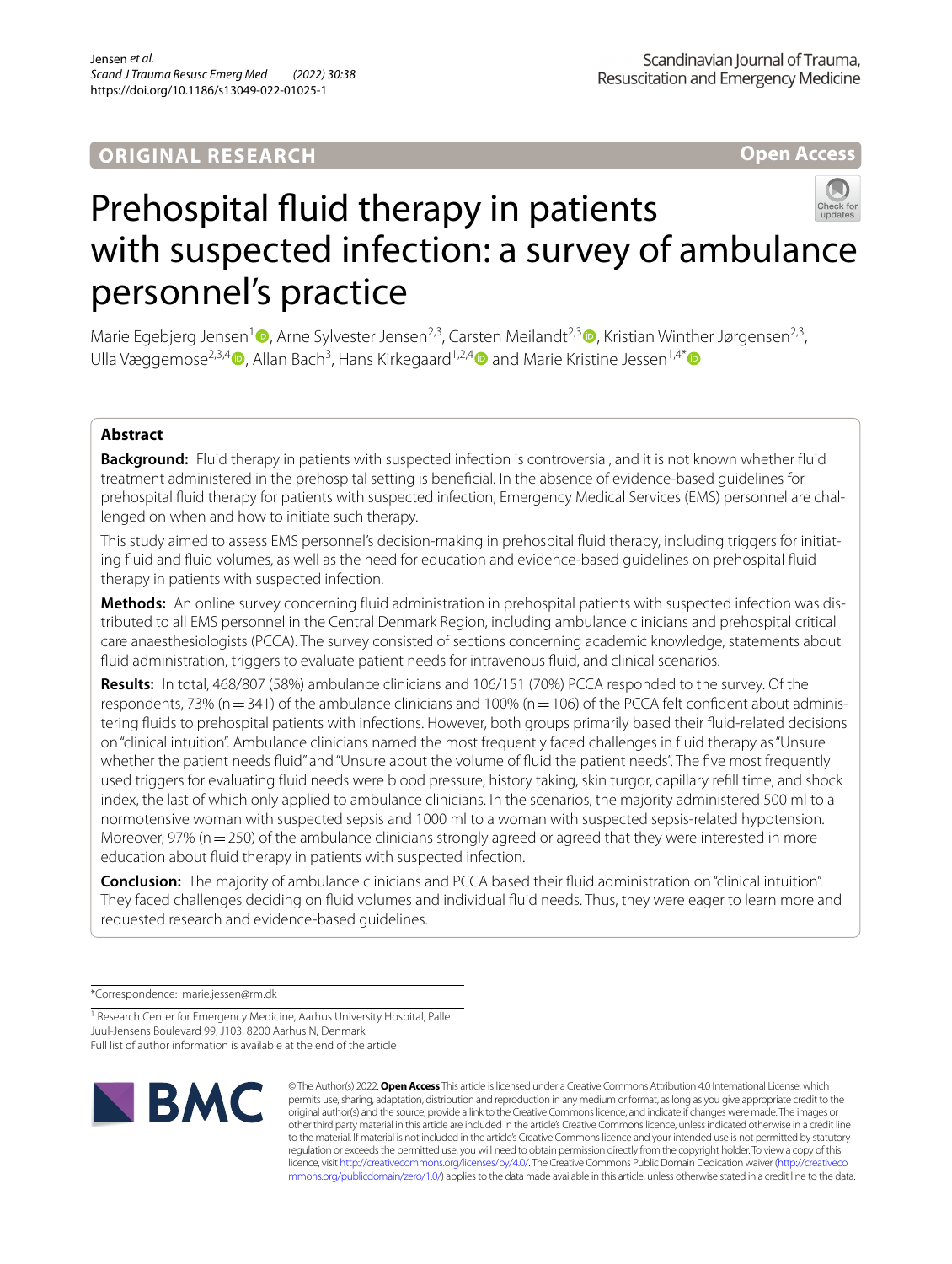**Keywords:** Emergency Medical Services, Fluid administration, Suspected infection, Guideline, Sepsis, Survey

### **Introduction**

Sepsis is one of the most common presentations to Emergency Departments (ED) globally and is associated with significant morbidity and mortality  $[1-3]$  $[1-3]$  $[1-3]$ . Most sepsis patients are admitted through the ED and approximately 45–75% of these patients are brought in by ambulance by Emergency Medical Services (EMS) [[4–](#page-7-2)[6\]](#page-7-3).

Although the defnition of sepsis has continually evolved, the emphasis has remained on assessing patients for early diagnosis and treatment, mainly fuid and antibiotics. EMS personnel, as frontline health workers, are important in the early diagnosis and treatment of sepsis [[7,](#page-7-4) [8\]](#page-7-5). Approximately 30–64% of sepsis patients receive prehospital intravenous fuid [[9,](#page-7-6) [10](#page-7-7)], usually between 300 and 500 ml [\[9](#page-7-6)]. A previous study found that receiving fuid during EMS transportation was associated with reduced in-hospital mortality in patients with sepsisassociated hypotension [\[11\]](#page-7-8). However, there is a paucity of evidence concerning prehospital fuid therapy in patients with suspected infection and sepsis, and there is no consensus about the best treatment [[12,](#page-8-0) [13\]](#page-8-1).

This study aimed to investigate fluid treatment in patients with suspected infection by EMS personnel, namely ambulance clinicians and prehospital critical care anaesthesiologists (PCCA). In particular, the study focuses on triggers to initiate fuid therapy and the fuid volumes administered. Furthermore, we aimed to investigate whether EMS personnel feel confdent and have the required skills to handle the fuid therapy of patients with suspected infection, sepsis and suspected infection with hypotension, and whether they want to request better evidence and guidelines.

#### **Methods**

### **Setting and study participants**

The Danish EMS is a two-tiered ambulance system consisting of ambulances as frst-line response and an advanced response from PCCAs in rapid-response vehicles or helicopters [[14–](#page-8-2)[16\]](#page-8-3).

Healthcare in Denmark is a tax-supported service. Each of the fve regions has its own EMS and a varying number of regional general hospitals capable of treating most common medical and surgical conditions. The Central Denmark Region has 69 ambulances stafed by ambulance clinicians (emergency medical technician (EMT) students, ambulance assistants, EMTs, or paramedics) and ten rapid-response vehicles stafed by a PCCA and an EMT or a paramedic.

We identifed all EMS personnel in Central Denmark Region from mailing lists provided by the Prehospital EMS, Central Denmark Region and Falck Denmark A/S. The survey was distributed to 810 ambulance clinicians and 152 PCCAs.

The present guideline for prehospital fluid administration in the Central Denmark Region recommends 1000– 2000 ml NaCl 0.9% as a fast infusion for septic shock; however, no recommendations for suspected infection or sepsis without hypotension are given.

### **Survey instrument**

To examine the fuid treatment administered by ambulance clinicians and PCCAs in patients with suspected infection, an online survey was developed.

The survey instrument included both 5-point Likertscale questions rated from 'strongly disagree' to 'strongly agree' and multiple-choice options for diferent parameters. More attitude-based questions included a "Don't know" option, to ensure, that respondents would complete the survery in stead of abandoning the survey or answering randomly. The survey consisted of three sections: (1) baseline information, (2) perception of, education and knowledge about fuid administration and (3) scenarios about fuid administration (two hypothetical scenarios of patients brought in by EMS). The survey was in Danish. A translated version is provided in the Additional fle.

The online survey was developed and refined through a thorough, stepwise process. First, the survey was developed with a group of paramedics and physicians with special knowledge of and interest in fuid therapy, inspired by a similar in-hospital survey which was modifed to refect prehospital challenges: i.e. about fuid administration to patients with suspected infection as patients are in the prehospital setting in stead of a frm diagnosis of sepsis and to cover only the period of transportation to the hospital. Then, the survey was pretested by six EMS employees who volunteered to do so, followed by a 30–60-min semi-structured interview. The interview frst covered the volunteers' perception of the entire feld of prehospital fuid administration in general, followed by going though all questions ensuring, they perceived the questions as intended. The interviews resulted in a more exact and improved survey in terms of understanding.

Baseline information covered age, educational level, years of experience and gender. In the section 'Perception of, education and knowledge about fuid administration',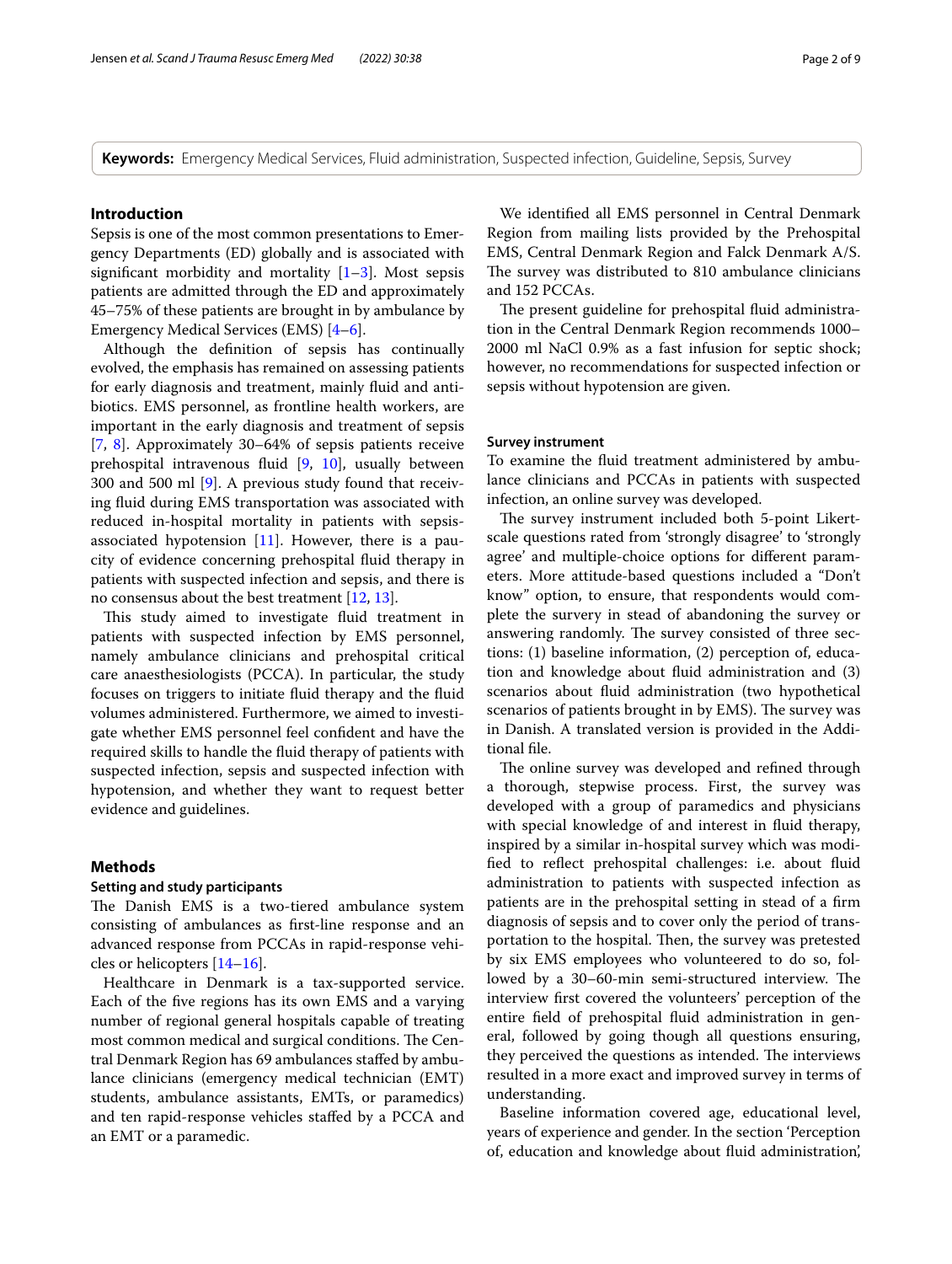the respondents were asked how much they agreed to statements about fuid therapy, as well as whether they were aware of and used the current guideline. Afterwards, they had to indicate if they faced challenges and if yes, then which kinds of challenges they faced from a predefned list, with the option to add further challenges as comments. Finally, they were asked to select the fve most commonly used triggers, from a list of 22 predefned triggers, for fuid initiation. We created two almost identical clinical scenarios: A 55-year-old, previously healthy woman (70 kg), complaining of fever and dyspnoea was assessed by the ambulance clinicians. For the last 14 days she had been coughing and spitting. She was slightly confused (Glasgow Coma Scale (GCS) 15), blood pressure 120/75, pulse rate 120, respiration frequency 28, temperature: 39.1 Celsius and saturation 92% (3 Litre nasal oxygen per minute). The expected transportation time was 30 min.

In the second, she was hypotensive with a blood pressure of 88/60 mmHg. For each scenario, respondents were asked (1) how much fuid they would administer to the patient during 30 min of transportation, (2) how fast they would infuse and (3) how they made their decision.

#### **Data collection and procedure**

The survey was distributed through emails with an embedded survey link. Emails were sent on June 9th, 2021, with up to six reminders. The survey was closed on July 19th, 2021. Responses were anonymous. Participation was voluntary, and informed consent was obtained at the beginning of the survey. No incentives were ofered. Partly completed surveys were excluded from the analysis. All responses were collected through REDCap, version 10.6.16, hosted at Aarhus University [[17](#page-8-4)].

#### **Data analyses**

All data were presented as numbers and proportions (%) for dichotomous and categorical variables. Data were analysed using Stata Version 16 (StataCorp LP, College Station, TX, USA).

### **Results**

### **Survey response and respondents' characteristics**

Of the 962 individuals contacted, 58%  $(n=468)$  ambulance clinicians and 70%  $(n=106)$  PCCAs completed the survey. The distribution of personnel among ambulance clinician respondents were EMT:  $49\%$  (n=279), ambulance assistants:  $11\%$  (n=61), paramedics:  $16\%$  $(n=92)$  and EMT students: 6%  $(n=36)$ . The majority in both groups were male. PCCAs were in general older, but had less prehospital experience than ambulance clinicians. The characteristics of the respondents are shown in Table [1](#page-2-0).

#### <span id="page-2-0"></span>**Table 1** Characteristics of the respondents

|                                    | Ambulance<br>clinicians <sup>a</sup><br>$(n=468)$ | <b>PCCA</b><br>$(n = 106)$ |
|------------------------------------|---------------------------------------------------|----------------------------|
|                                    |                                                   |                            |
| Education, n (%)                   |                                                   |                            |
| <b>EMT-students</b>                | 36 (8%)                                           |                            |
| Ambulance assistants               | 61 (13%)                                          |                            |
| <b>FMT</b>                         | 279 (59%)                                         |                            |
| Paramedics                         | 92 (20%)                                          |                            |
| Age, n (%)                         |                                                   |                            |
| $20 - 30$ years                    | 91 (19%)                                          | $0(0\%)$                   |
| $31-40$ years                      | 133 (28%)                                         | 15 (15%)                   |
| $41 - 50$ years                    | 119 (25%)                                         | 61 (58%)                   |
| $51-60$ years                      | 79 (17%)                                          | 15 (14%)                   |
| $61 - 70$ years                    | 46 (10%)                                          | 14 (13%)                   |
| >70 years                          | $0(0\%)$                                          | $0(0\%)$                   |
| Gender, n (%)                      |                                                   |                            |
| Male                               | 426 (91%)                                         | 70 (66%)                   |
| Female                             | 41 (9%)                                           | 35 (33%)                   |
| Other                              | $1(0\%)$                                          | 1(1%)                      |
| Prehospital work experience, n (%) |                                                   |                            |
| 0-11 months                        | 27 (6%)                                           | 7(7%)                      |
| $1-2$ years                        | 27 (6%)                                           | 8(8%)                      |
| 3-4 years                          | 38 (8%)                                           | 14 (13%)                   |
| 5-7 years                          | 45 (10%)                                          | 29 (27%)                   |
| 8-12 years                         | 71 (15%)                                          | 23 (22%)                   |
| $12 - 20$ years                    | 102 (22%)                                         | 13 (12%)                   |
| $+20$ years                        | 158 (34%)                                         | 12 (11%)                   |

*EMT* emergency medical technician, *PCCA* prehospital critical care anaesthesiologist

a Ambulance assistants, EMT-students, EMTs, Paramedics

# **Perception of, education and knowledge about fuid administration**

In total, 100% PCCA ( $n=106$ ) and 69% ambulance clinicians  $(n=321)$  'strongly agreed' or 'agreed' that 'they feel confdent and have the required skills to handle the fluid therapy of patients with sepsis'. The same pat-tern was found for septic shock (Table [2](#page-3-0)). Thirty-nine percent  $(n=184)$  of the ambulance clinicians had not received educational sessions about fuid and electrolyte therapy at work in more than three years, and  $28\%$  (n = 132) had never received education about this topic at all, whereas this was the case for 41%  $(n=44)$ and 7%  $(n=7)$  for PCCAs, respectively. Meanwhile, 97% ( $n=250$ ) of the ambulance clinicians and 67%  $(n=71)$  PCCAs 'strongly agreed' or 'agreed' they would be interested in more education about fuid therapy in patients with suspected infection, and  $26\%$  (n=119) of ambulance clinicians 'strongly agreed' that a more detailed guideline about prehospital fuid therapy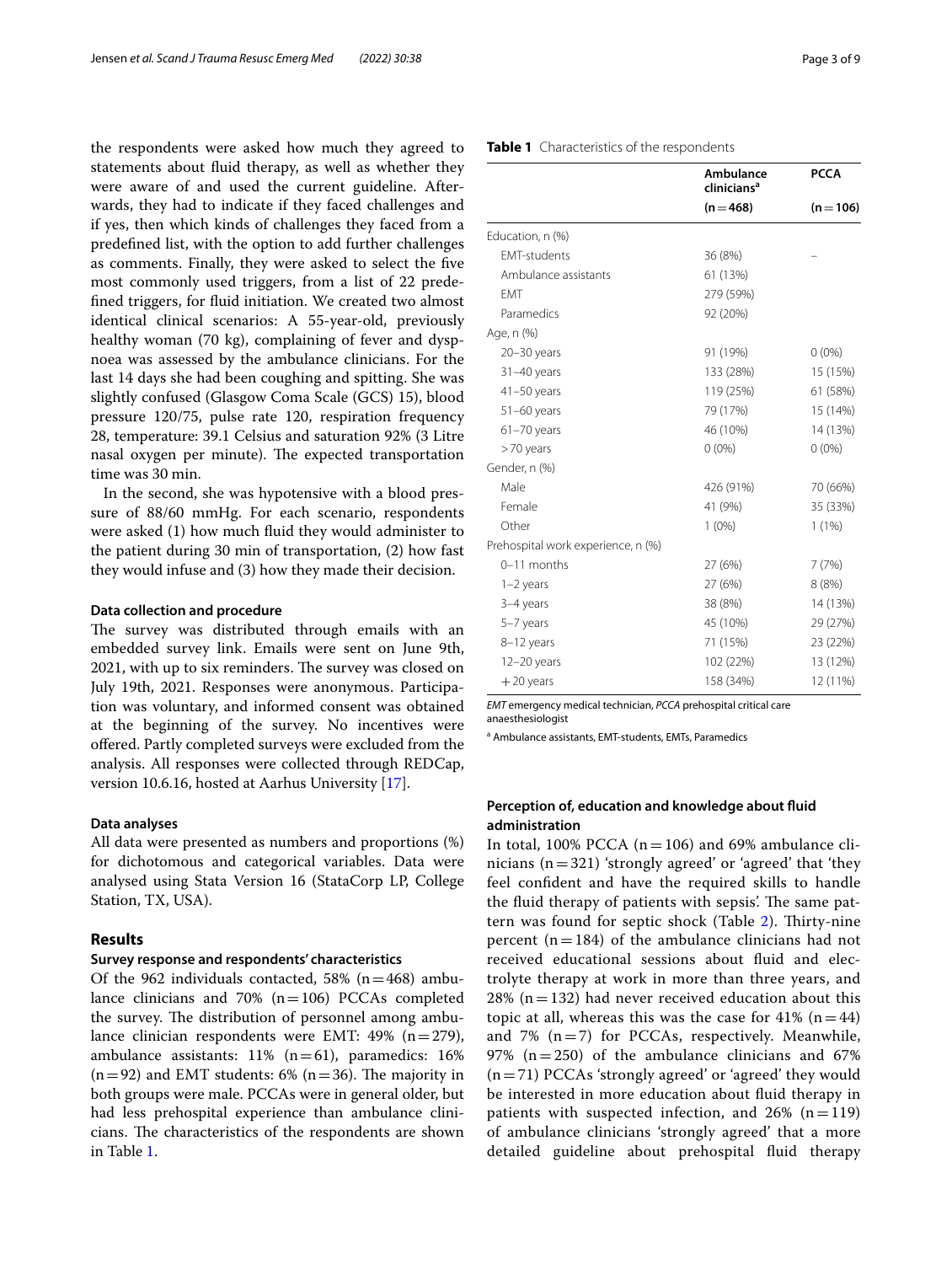#### <span id="page-3-0"></span>**Table 2** Survey responses: confidence in fluid administration and quidelines

|                                                                                                     | Ambulance clinicians <sup>a</sup> | <b>PCCA</b><br>$(n = 106)$ |
|-----------------------------------------------------------------------------------------------------|-----------------------------------|----------------------------|
|                                                                                                     | $(n=468)$                         |                            |
| "I am confident and have the skills to handle fluid treatment of patients with sepsis", n (%)       |                                   |                            |
| Strongly agree                                                                                      | 56 (12%)                          | 71 (67%)                   |
| Agree                                                                                               | 285 (61%)                         | 35 (33%)                   |
| Neither or                                                                                          | 100 (21%)                         | $\overline{\phantom{0}}$   |
| Disagree                                                                                            | 26 (6%)                           | $\equiv$                   |
| Strongly disagree                                                                                   | $1(0\%)$                          |                            |
| "I am confident and have the skills to handle fluid treatment of patients with sepsis shock", n (%) |                                   |                            |
| Strongly agree                                                                                      | 74 (16%)                          | 72 (68%)                   |
| Agree                                                                                               | 247 (53%)                         | 34 (32%)                   |
| Neither or                                                                                          | 108 (23%)                         | $\overline{\phantom{m}}$   |
| Disagree                                                                                            | 38 (8%)                           |                            |
| Strongly disagree                                                                                   | $1(0\%)$                          |                            |
| The present [local] quideline about fluid administration helps me in my daily work, n (%)           |                                   |                            |
| Strongly agree                                                                                      | 13 (3%)                           | 13 (12%)                   |
| Agree                                                                                               | 210 (45%)                         | 41 (39%)                   |
| Neither or                                                                                          | 185 (40%)                         | 3(3%)                      |
| Disagree                                                                                            | 45 (10%)                          | $\overline{\phantom{m}}$   |
| Strongly disagree                                                                                   | 9(2%)                             | 49 (46%)                   |
| Don't know                                                                                          | 6(1%)                             |                            |
| A more detailed guideline about fluid treatment would help me in my daily work, n (%)               |                                   |                            |
| Strongly agree                                                                                      | 119 (26%)                         | 1(1%)                      |
| Agree                                                                                               | 260 (56%)                         | 20 (19%)                   |
| Neither or                                                                                          | 65 (14%)                          | 36 (34%)                   |
| Disagree                                                                                            | 18 (4%)                           | 21(20%)                    |
| Strongly disagree                                                                                   | 2(0%                              | 3(3%)                      |
| Don't know                                                                                          | 4 (1%)                            | 25 (24%)                   |

*EMT* emergency medical technician, *PCCA* prehospital critical care anaesthesiologist

<sup>a</sup> Ambulance assistants, EMT-students, EMTs, Paramedics

would be helpful in their daily work, which was the case for  $1\%$  (n = 1) of PCCAs (Table [2](#page-3-0)).

The three most commonly faced challenges in fluid therapy for ambulance clinicians were 'unsure about the volume of fuids the patient needs', 'lack of guidelines for fuid therapy' and 'unsure whether the patient needs fluid'. The majority of PCCAs stated 'no challenges', with 14% (n=22) being 'Unsure whether the patient needs fluid' and  $13\%$  (n=21) citing 'lack of evidence in this feld' (Fig. [1,](#page-4-0) Additional fle [1:](#page-7-9) Table S1).

# **Statements about fuid administration**

The respondents were given six different statements or claims about fuid administration in patients with sus-pected infection (Additional file [1:](#page-7-9) Table S1). The majority 'agreed' or 'strongly agreed' that 'Intravenous fuid raises the blood pressure in patients with sepsis' (66%  $(n=308)$ ) of ambulance clinicians and 71% ( $n=75$ ) of PCCAs). The majority of both groups 'agreed' or 'strongly agreed' with

the statement 'I consider intravenous fuid to be a medication'. Only 5% ambulance clinicians and 1% PCCAs disagreed that 'intravenous fuid can have side efects'.

Thirty-five percent  $(n=166)$  of the ambulance clinicians, in contrast to 9%  $(n=9)$  in the PCCA group, 'agreed' or 'strongly agreed' with the statement 'I have the feeling of at least doing something when I give the patient intravenous fuid—It is better to do something than nothing'. One in four administered intravenous fuids to ensure the placement of the peripheral venous catheter in both groups (Additional fle [1](#page-7-9): Table S1).

# **Triggers to evaluate the patients' need for intravenous fuid**

The five most frequently used triggers to assess the patients' fuid requirement for ambulance clinicians were blood pressure  $(18% (n=459))$ , history taking  $(12%$  $(n=320)$ ), skin turgor (11%  $(n=271)$ ), shock index (8%)  $(n=198)$ ) and capillary refill time (7%  $(n=208)$ ), while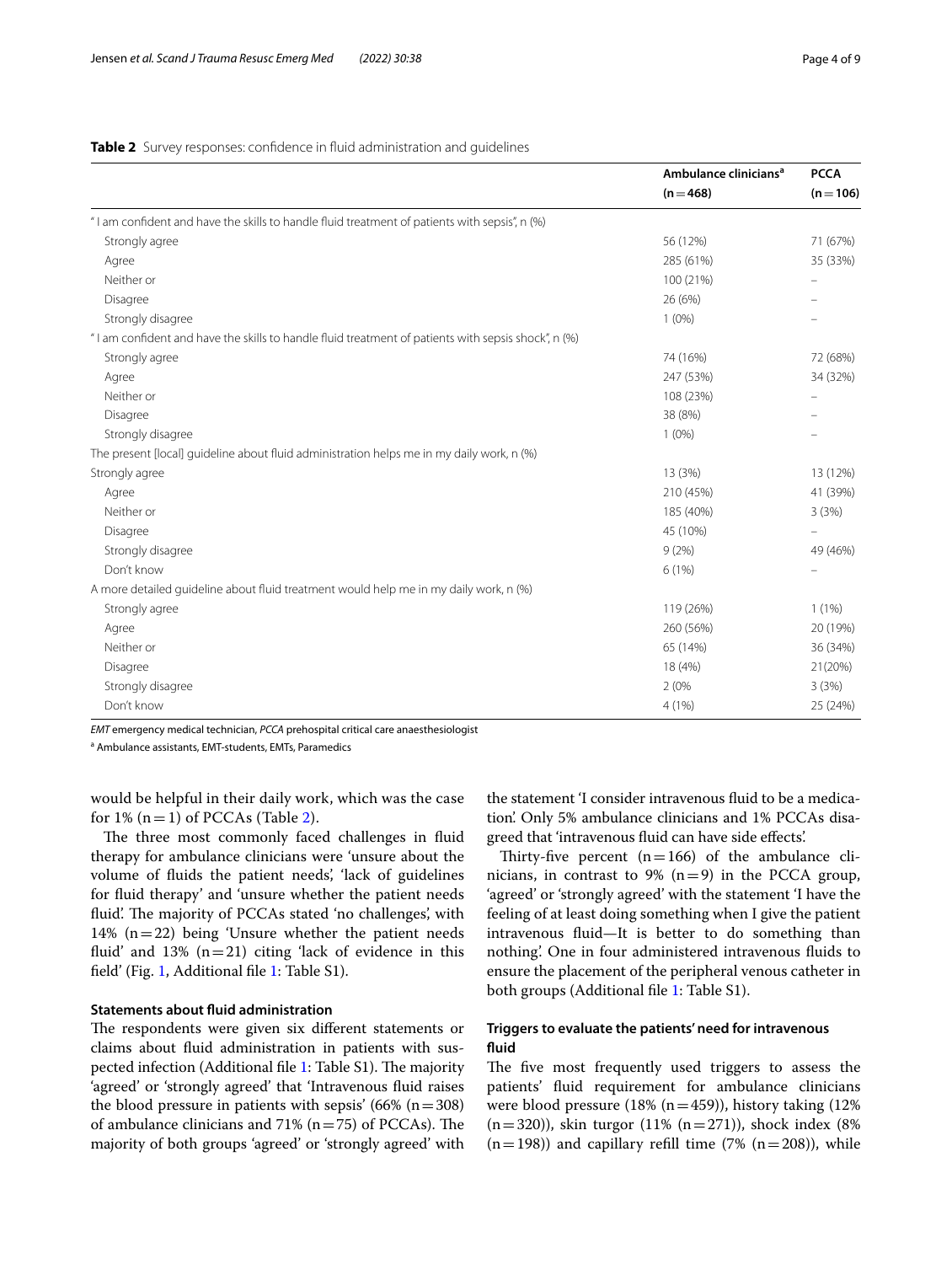

<span id="page-4-0"></span>

<span id="page-4-1"></span>for PCCA they were pulse rate  $(13% (n=67))$ , blood pressure (10% (n = 55)), history taking (10% (n = 55), capillary refill time  $(10\% (n=55))$  and ultrasound of heart, lungs or vena cava inferior (10%  $(n=51)$ ). The top ten triggers for ambulance clinicians and PCCA are shown in Fig. [2](#page-4-1).

# **Fluid administration scenarios**

The first clinical scenario described a patient with suspected infection. The majority in both groups chose to administer 500 mL intravenous fuid (ambulance clinicians: 28% (n = 130); PCCA: 40% (n = 41)). The prefered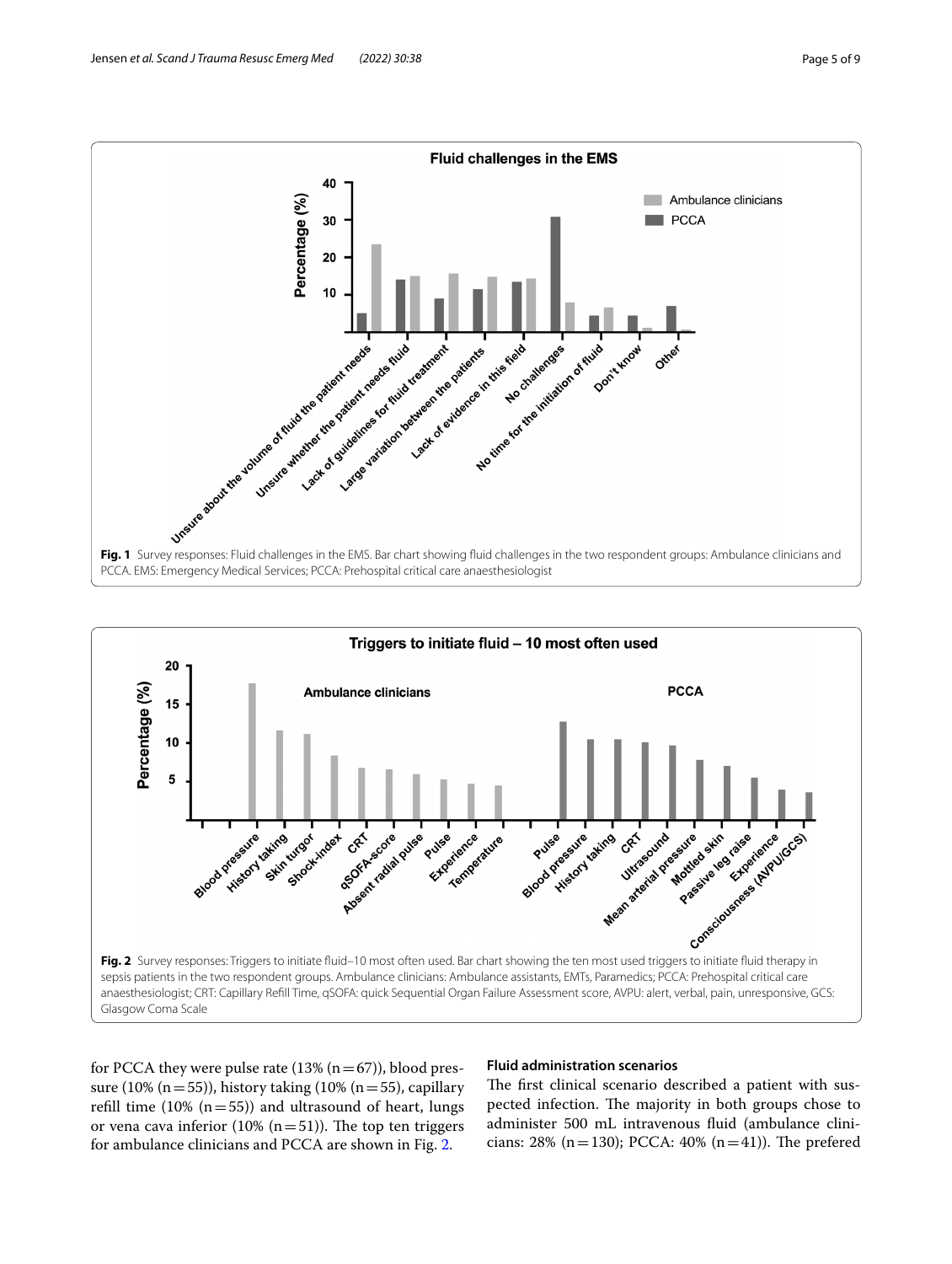infusion method for ambulance clinicians was slow infusion (>30 min) (70% (n=223)); however, fast infusion was often used by PCCAs  $(n=35 (45)$ ).

The patient in second scenario had suspected sepsis-related hypotension. In the second scenario, 47%  $(n=222)$  of the ambulance clinicians and 42%  $(n=44)$ of the PCCA administered 1000 mL intravenous fuid. Ambulance clinicians' most frequently used infusion method was 'fast infusion over 15–30 min' (53%  $(n=241)$ ) in this scenario; however, the PCCAs more often chose 'as fast as possible'  $(n=53 (52%))$  (Additional file [1:](#page-7-9) Table S2). For both scenarios, the decision was based on 'clinical intuition' (ambulance clinicians: 49%  $(n=230)$ ; PCCA: 62%  $(n=64)$ ); however, 'knowledge and evidence' (13% in case one and 19% in case two) in the PCCA group, and 'history taking' in the ambulance clinician group (19% in case one and 12% in case two), were also often used (Fig. [3](#page-5-0), Additional fle [1](#page-7-9): Table S2).

#### **Research about fuid therapy**

Sixty-seven percent ( $n=267$ ) of the ambulance clinicians and 51% ( $n=55$ ) of PCCAs 'strongly agreed' or 'agreed' that there is a lack of research into and evidence about prehospital fuid therapy, and 97% vs. 67%, respectively, 'strongly agreed' or 'agreed' that they were interested in more education about fuid therapy in patients with suspected infection (Table [3\)](#page-6-0).

# **Discussion**

Our survey found that the majority of both ambulance clinicians and PCCAs felt confdent about administering fuids to prehospital patients with suspected infection; however, both groups faced challenges in deciding on fluid volumes and individual fluid needs, basing their decisions on clinical intuition. Seventy-two percent of ambulance clinicians and 88% of PCCAs considered fuids to be medication; however, 35% of the ambulance clinicians felt they administered fuids to 'just do something' and one in four administered fuids to ensure placement of the peripheral venous catheter. Blood pressure, pulse rate and history taking were the overall most common triggers for administering fuids. Most frequently, 500 mL were administered to a normotensive patient with suspected sepsis and 1000 mL to a hypotensive sepsis patient within 30 min. of transportation, with a more rapid infusion for hypotension. Overall, 67% of the ambulance clinicians strongly agreed or agreed that there is a lack of research and evidence within the feld of prehospital fuid therapy of patients with infections.

We found that a higher proportion of respondents felt confdent in administering fuid to septic shock than to sepsis patients. This may be due to the fact that the Surviving Sepsis Campaign gives recommendations for fuid administration in sepsis-related hypotension (30 ml/ kg) but not for sepsis [\[18\]](#page-8-5). Furthermore, the guideline is targeted at in-hospital care and is only a 'weak recommendation (with) low quality of evidence'  $[19, 20]$  $[19, 20]$  $[19, 20]$ . Therefore, it was surprising that 100% of PCCAs in our study actually felt confdent in administering fuids to sepsis patients. Sepsis is a broad defnition covering a heterogeneous patient population with a variety of infectious sites. A recent study found that assessment was difficult when signs and symptoms were vague and not confrmed by the guidelines  $[21]$  $[21]$ . The heterogeneity and difficult

<span id="page-5-0"></span>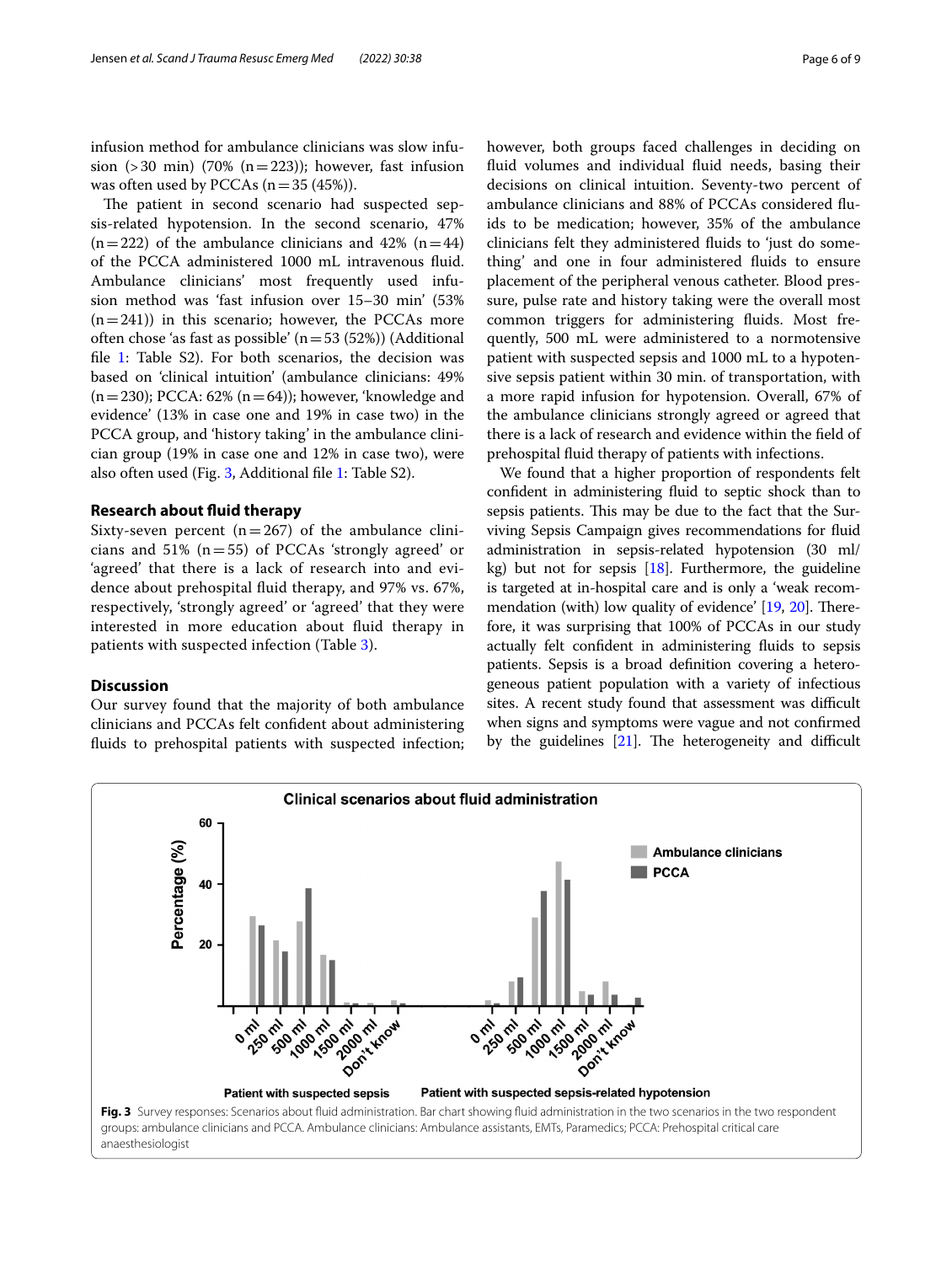#### <span id="page-6-0"></span>**Table 3** Survey responses: education and research

|                                       | Ambulance clinicians <sup>a</sup><br>$(n=468)$                          | <b>PCCA</b><br>$(n=106)$ |
|---------------------------------------|-------------------------------------------------------------------------|--------------------------|
|                                       |                                                                         |                          |
| electrolyte treatment at your work?   | When was last time you had educational sessions about fluid and         |                          |
| $0-11$ months                         | 35 (8%)                                                                 | 16 (15%)                 |
| $1-2$ years                           | 77 (17%)                                                                | 23 (22%)                 |
| $+3$ years                            | 184 (39%)                                                               | 44 (41%)                 |
| Never                                 | 132 (28%)                                                               | 7(7%)                    |
| Don't know                            | 40 (9%)                                                                 | 17 (16%)                 |
| in patients with suspected infections | There is a lack of research and evidence in prehospital fluid treatment |                          |
| Strongly agree                        | 60 (13%)                                                                | 9(8%)                    |
| Agree                                 | 207 (44%)                                                               | 46 (43%)                 |
| Neither or                            | 118 (25%)                                                               | 29 (27%)                 |
| Disagree                              | 14 (3%)                                                                 | 4(4%)                    |
| Strongly disagree                     | $2(0\%)$                                                                | 1(1%)                    |
| Don't know                            | 67 (14%)                                                                | 17 (16%)                 |
| patients with infections              | I would be interested in more education about fluid administration in   |                          |
| Strongly agree                        | 15 (57%)                                                                | 15 (14%)                 |
| Agree                                 | 235 (40%)                                                               | 56 (53%)                 |
| Neither or                            | 42 (3%)                                                                 | 22 (21%)                 |
| Disagree                              |                                                                         | 7(7%)                    |
| Strongly disagree                     |                                                                         | 3(3%)                    |
| Don't know                            |                                                                         | 3(3%)                    |

*EMT* emergency medical technician, *PCCA* prehospital critical care

anaesthesiologist

<sup>a</sup> Ambulance assistants, EMTs, Paramedics

assessment complicates fuid administration to patients with normotensive sepsis. Accordingly, in the current study, both respondent groups regarded the lack of guidelines as a challenge, and ambulance clinicians in particular expressed a need for a more detailed prehospital guideline.

#### **Triggers of fuid administration**

In this study, blood pressure was the most frequently used trigger for initiating fuid therapy in septic patients across both respondent groups and>60% of respondents in both groups agreed that intravenous fuids raises blood pressure in patients with sepsis. In line with these fndings, a study showed that systolic blood pressure  $\leq$  100 mmHg was strongly associated with the diagnosis of sepsis [[22\]](#page-8-9). Blood pressure in terms of mean arterial pressure (MAP) is also used in the diagnosis of sepsis (using the SOFA score) and septic shock. However, there is no valid evidence that using blood pressure or any other trigger to determine fuid initiation in sepsis patients improves patient outcomes. A study investigating permissive hypotension and vasopressoruse in elderly hypotensive intensive care unit patients found no diference in outcome between the permissive hypotensive group (MAP 60-65 mmHg) and the usual care group [[23\]](#page-8-10). Our study showed that PCCAs mostly used pulse rate, blood pressure and ultrasound of heart, lungs and vena cava inferior, whereas the ambulance clinicians ranked blood pressure frst, then history taking and shock index. Some of the diferences are probably due to accessibility, as ultrasound is not within the ambulance clinicians' scope of practice. Furthermore, some triggers were inter-dependent: for example, shock index is pulse divided by systolic blood pressure with a possibility of choosing one of these randomly over the other. In general, the use of diferent triggers in the respondent groups represents variation in clinical practice, education or culture between ambulance clinicians and PCCAs, with the latter working both prehospital and in-hospital. It would be of interest to conduct more research about which triggers to use for initiating fuid therapy and also as targets to evaluate the response of fuid administration in both hospital and prehospital settings.

Our study found that a larger proportion of ambulance clinicians than PCCAs disagreed that intravenous fuid was medication (13% vs 6%). In line with this fnding, 5% of ambulance clinicians disagreed that intravenous fuids could have side efects vs only 1% of PCCAs. Although the numbers in general are small, the diferences are noteworthy. The ambulance clinicians are the first EMS personnel to handle and treat the patients; however, follow-up on their patients is not possible after patient handover in the ED. Some side effects from fluid therapy often present later in the course of hospital treatment; thus, the PCCAs, who also work in-hospital, are more prone to experience the side efects than the ambulance clinicians.

### **More education**

Several studies point towards an insufficient level of knowledge and awareness regarding sepsis care in the EMS [[24,](#page-8-11) [25\]](#page-8-12). In this study, we did not test respondents' knowledge of sepsis defnitions but asked about previous educational sessions on fuids and sepsis. More than 24% of all respondents had never received education about fuid and electrolyte therapy, and 98% of the ambulance clinicians expressed interest in more education about fuid administration to patients with infections. Overall, ambulance clinicians are eager to learn more, and education focusing on patients with infections and sepsis is wanted. However, given the lack of evidence in this area, it is difficult to conduct proper training and give best recommendations about the treatment of sepsis.

The findings of this survey provide important insights and opportunities to improve the quality of care of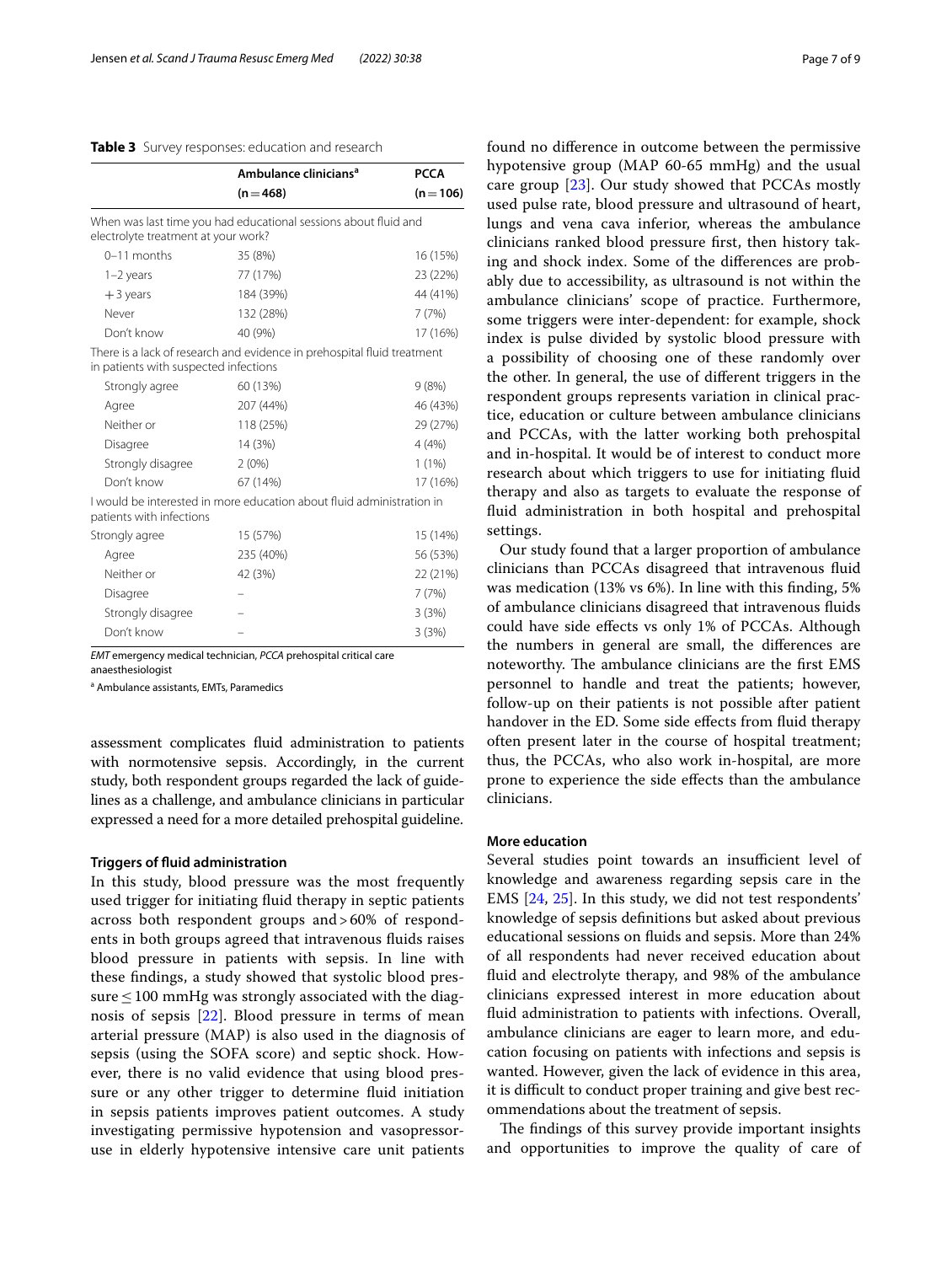patients with suspected infection in the prehospital setting. These findings also provide further support for the development of an educational program for ambulance clinicians, in particular, with an in-depth focus on sepsis and fuid therapy, as requested by the respondents, however again stressing the problem with wanting evidencebased guidelines and education and at the same time lacking substantial scientifc evidence—pre- as well as in-hospital.

# **Limitations**

This study has several strengths and limitations. Our survey was developed to refect prehospital challenges and piloted for face validity before distribution. The research instrument was validated internally in the prehospital setting in the Central Denmark Region; however, we expect that results could be both used and reproduced in other settings. We rigorously identifed all EMS personnel, used reminder emails to improve the survey response rate and achieved an acceptable 63% response rate. These steps suggest the internal validity of our data is high and representative of the Central Denmark Region and Danish practice in the prehospital setting. However, the respondents may represent the fraction of prehospital personnel who are interested in this feld and topic and, thus, introduce bias. Furthermore, the hypothetical scenarios were limited by the clinical detail that could be included and the responses may not represent actual daily practice i.e. it is not from this survey possible to determine what actually happens in the prehospital setting in terms of fuid administration to patients with suspected infections.

# **Conclusion**

The majority of ambulance clinicians and PCCAs based their fluid administration on 'clinical intuition'. They faced challenges in deciding on fuid volumes and individual fuid needs. In general, respondents were eager to learn more and requested research and evidence-based guidelines within the feld.

#### **Abbreviations**

ED: Emergency department; EMS: Emergency medical services; EMT: Emergency medical technicians; PCCA: Prehospital critical care anaesthesiologists.

### **Supplementary Information**

The online version contains supplementary material available at [https://doi.](https://doi.org/10.1186/s13049-022-01025-1) [org/10.1186/s13049-022-01025-1](https://doi.org/10.1186/s13049-022-01025-1).

<span id="page-7-9"></span>**Additional fle 1**. Prehospital fuid therapy in patients with suspected infection: a survey of ambulance.

#### **Acknowledgments**

We would like to thank all respondents for their contribution to this study. We would also like to thank the management at Prehospital EMS, Central

Denmark Region and Falck Denmark A/S for approving the conduct of this study*.*

#### **Author contributions**

The authors confrm contribution to the paper as follows: study conception and design: M.E.J. and M.K.J.; development of the survey: M.E.J., A.S.J., C.M., K.W.J., M.K.J., data collection: M.E.J. and M.K.J., analysis of results: M.E.J., interpretation of results: all authors; draft manuscript preparation: M.E.J. and M.K.J. All authors critically reviewed the manuscript and approved the fnal version of the manuscript.

#### **Funding**

There was no funding for this study.

#### **Availability of data and materials**

The de-identifyed data can be shared, please contact marie.jessen@rm.dk.

#### **Declarations**

#### **Ethics approval and consent to participate**

No ethical approval was required according to Danish law. Participation was voluntary and informed consent was obtained at the beginning of the survey to participate and to publish the results. No incentives were ofered.

#### **Competing interests**

The authors declare that they have no competing interests.

#### **Author details**

<sup>1</sup> Research Center for Emergency Medicine, Aarhus University Hospital, Palle Juul-Jensens Boulevard 99, J103, 8200 Aarhus N, Denmark. <sup>2</sup>Department of Research and Development, Prehospital Emergency Medical Services, Central Denmark Region, Olof Palmes Allé 34, 8200 Aarhus N, Denmark. <sup>3</sup> Prehospital Emergency Medical Services, Central Denmark Region, Olof Palmes Allé 34, 8200 Aarhus N, Denmark. 4 Department of Clinical Medicine, Aarhus University, Incuba Skejby, Palle Juul-Jensens Boulevard 82, 8200 Aarhus N, Denmark.

#### Received: 17 February 2022 Accepted: 23 May 2022 Published online: 31 May 2022

#### **References**

- <span id="page-7-0"></span>1. Henriksen DP, et al. Incidence rate of community-acquired sepsis among hospitalized acute medical patients-a population-based survey. Crit Care Med. 2015;43(1):13–21.
- 2. Fleischmann C, et al. Assessment of global incidence and mortality of hospital-treated sepsis. Current estimates and limitations. Am J Respir Crit Care Med. 2016;193(3):259–72.
- <span id="page-7-1"></span>3. Rudd KE, et al. Global, regional, and national sepsis incidence and mortality, 1990–2017: analysis for the Global Burden of Disease Study. Lancet. 2020;395(10219):200–11.
- <span id="page-7-2"></span>4. Axelsson C, et al. The early chain of care in patients with bacteraemia with the emphasis on the prehospital setting. Prehosp Disaster Med. 2016;31(3):272–7.
- 5. Pedersen PB, et al. Dispatch and prehospital transport for acute septic patients: an observational study. Scand J Trauma Resusc Emerg Med. 2017;25(1):51.
- <span id="page-7-3"></span>6. Groenewoudt M, et al. Septic patients arriving with emergency medical services: a seriously ill population. Eur J Emerg Med. 2014;21(5):330–5.
- <span id="page-7-4"></span>7. Seymour CW, et al. Prehospital intravenous access and fuid resuscitation in severe sepsis: an observational cohort study. Crit Care. 2014;18(5):533.
- <span id="page-7-5"></span>8. Studnek JR, et al. The impact of emergency medical services on the ED care of severe sepsis. Am J Emerg Med. 2012;30(1):51–6.
- <span id="page-7-6"></span>9. Seymour CW, et al. Out-of-hospital characteristics and care of patients with severe sepsis: a cohort study. J Crit Care. 2010;25(4):553–62.
- <span id="page-7-7"></span>10. Alam N, et al. Prehospital antibiotics in the ambulance for sepsis: a multicentre, open label, randomised trial. Lancet Respir Med. 2018;6(1):40–50.
- <span id="page-7-8"></span>11. Lane DJ, et al. Association between early intravenous fuids provided by paramedics and subsequent in-hospital mortality among patients with sepsis. JAMA Netw Open. 2018;1(8):e185845.